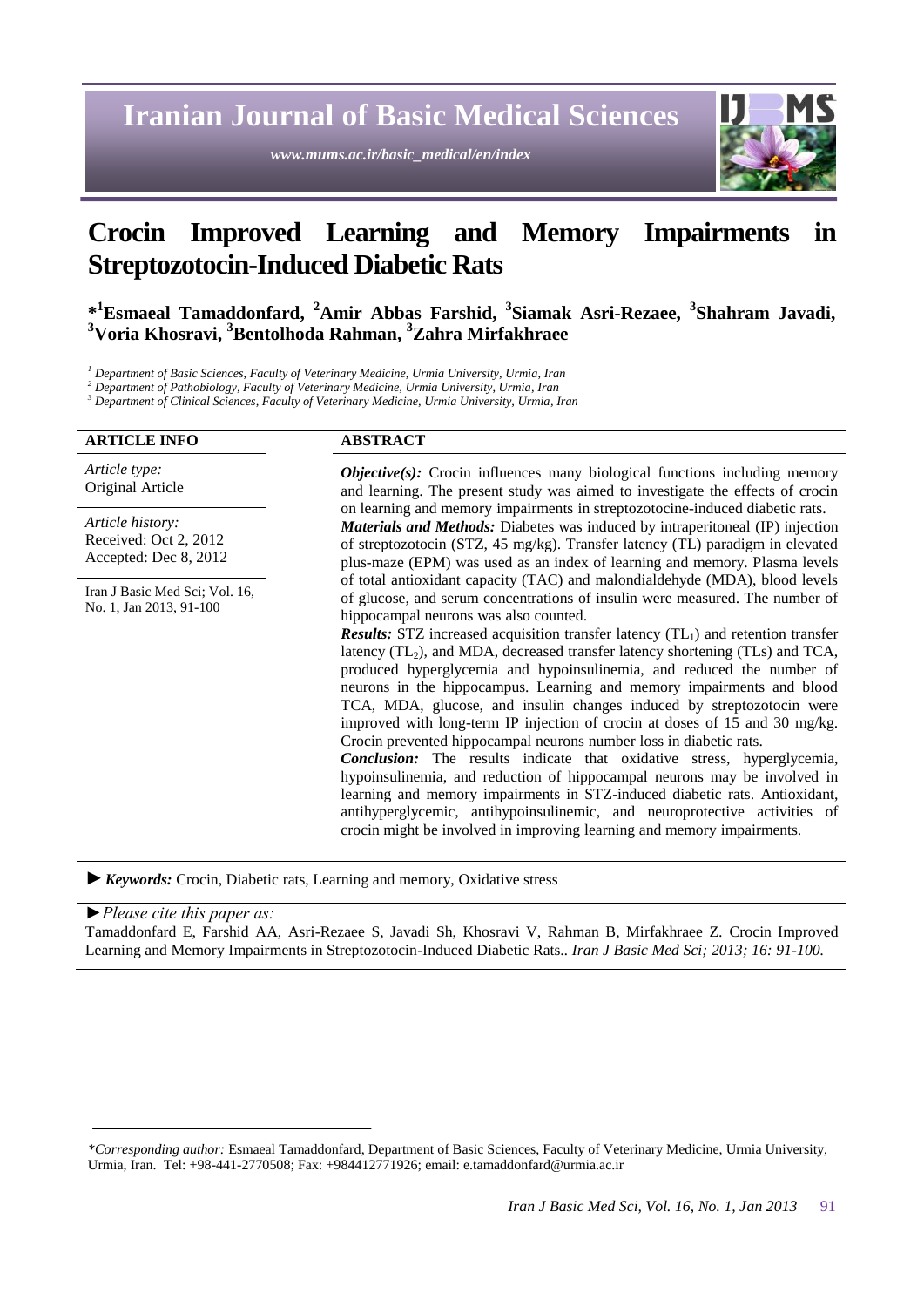# **Introduction**

Diabetes is a metabolic disorder characterized by hyperglycemia due to defects in insulin secretion, insulin function, or both. Chronic hyperglycemia results in dysfunction and sustained injuries in various organs such as kidney, eyes, heart and, especially nervous system (1). Besides peripheral neuropathy (2), some evidences suggest that diabetes has strong effects on neuroregulatory, motor, and cognitive functions of the brain (3-5).

The hippocampus, as a part of limbic system, is involved in modulation of stress, anxiety, epilepsy, pain, and cognition (6-10). Cognitive impairments associated with diabetes mellitus caused by inadequate insulin/insulin receptor functions in brain have been documented (11). In addition, chronic hyperglycemia has been related to the impairment of hippocampal neurogenesis in diabetic animals (12). Oxidative stress is widely accepted as playing a key mediatory role in the development and progression of diabetes and its complications such as cognitive deficits (13-14). Moreover, lower neuronal proliferation in the hippocampus has been implicated in lower cognitive performance in rodents, mainly in memory tasks (15).

Crocin is the major yellow pigment of saffron and gardenia yellow, which are extracts of *Crocus sativus* stigmas and *Gardenia jasminoides* fruits, respectively (16-17). Recent studies have suggested antiinflammatory, anti-edematous, antiepileptic, analgesic, nerve regeneration enhancing, microtubule polymerization, and antioxidant properties of crocin (18-25). Additionally, recent works have shown that crocin improves chronic cerebral hypoperfusion- and chronic stress-induced learning and memory impairments through its antioxidant effect  $(10, 26)$ .

In the present study, we investigated the effects of crocin on learning and memory impairments, plasma TAC and MDA levels, blood glucose, serum insulin, and hippocampal neurons number in streptozotocin-induced diabetic rats. We used transfer latency (TL)

92 *Iran J Basic Med Sci, Vol. 16, No. 1, Jan 2013* 

paradigm in elevated plus maze (EPM) because it has been proposed that the TL may be useful for calculation of learning and memory functions in mice and rats  $(27-30)$ .

# **Materials and Methods**

## *Animals*

Healthy adult male Wistar rats, weighing 220– 240 g were used in this study. Rats were maintained in groups of 6 per cage in a lightdark cycle (light on at 07:00 hr) at a controlled ambient temperature (22±0.5°C) with *ad libitum* food and water. Six rats were used for each experiment. All research and animal care procedures were approved by the Veterinary Ethics Committee of the Faculty of Veterinary Medicine of Urmia University and were performed in accordance with the National Institutes of Health Guide for Care and Use of Laboratory Animals.

## *Chemicals*

Crocin and streptozotocin powders were purchased from Fluka (Germany) and Sigma-Aldrich (USA), respectively. All the analytical chemicals including sodium dodecyl sulphate, acetic acid, thiobarbituric acid, n-butanol, pyridine, 2,4,6-tripyridyl-S-triazine (TPTZ), and FeCl<sub>3</sub>.  $6H<sub>2</sub>O$  were purchased from Merck Chemical Co. (Darmstadt, Germany).

### *Treatment groups*

In this study, 48 rats were divided into eight experimental groups as follows: citrate buffer + normal saline, citrate buffer+crocin (7.5 mg/kg), citrate buffer+crocin (15 mg/kg), citrate buffer+crocin (30 mg/kg), STZ  $(60 \text{ mg/kg})$  + normal saline, STZ  $(60 \text{ mg/kg})$  + crocin (7.5 mg/kg), STZ (60 mg/kg)+crocin (15 mg/kg), and STZ (60 mg/kg)+crocin (30 mg/kg). Normal saline and crocin were IP injected daily from 4th day after IP injection of citrate buffer and streptozotocine and lasted to the end of the experiment (30 days). In the present study, the doses of crocin were designed according to previous studies in which the used doses of crocin were 50-200 mg/kg for 5 days and 15, 30, and 5-20 mg/kg for 21 days (10, 31, 32).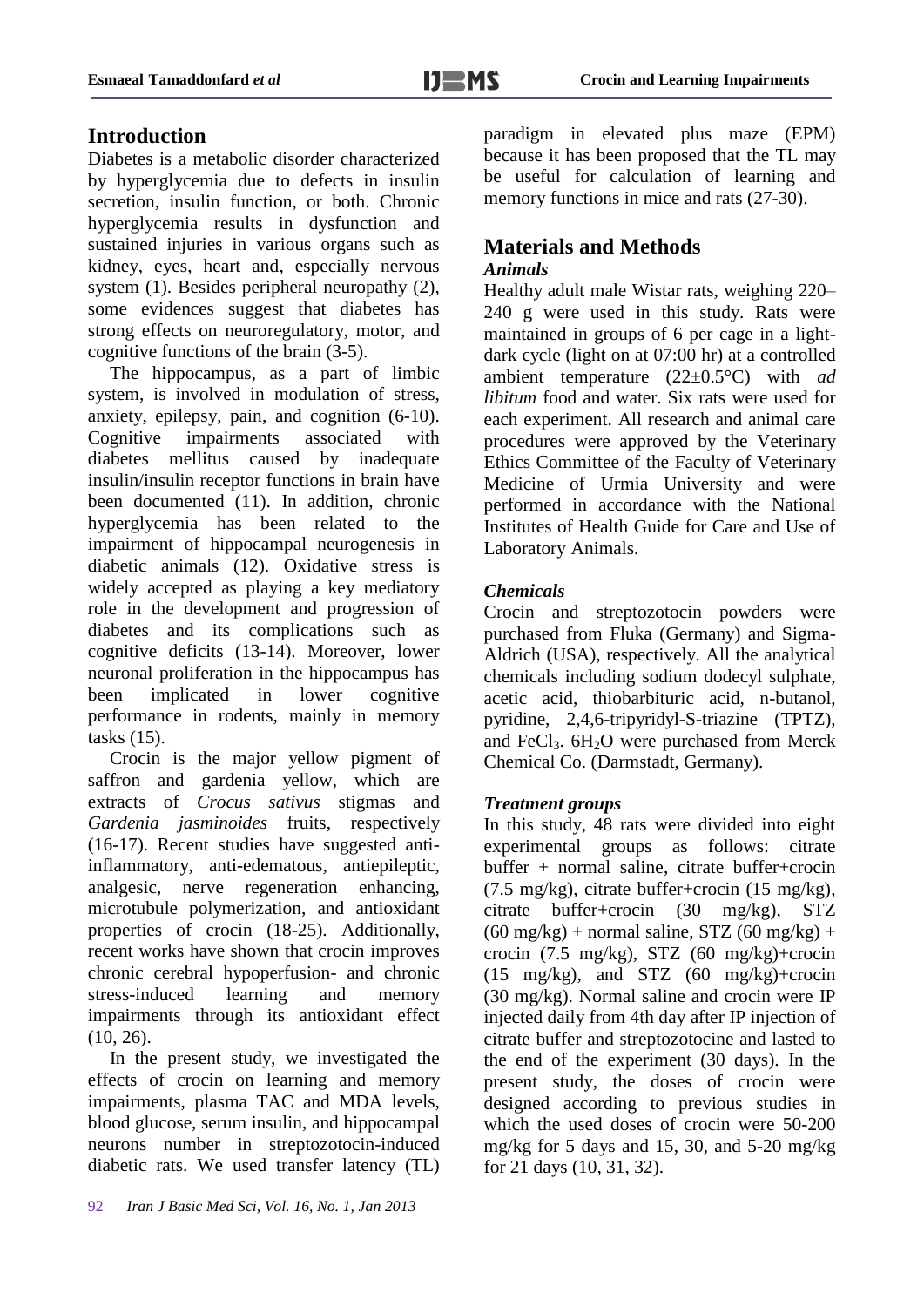#### *Induction of diabetes*

Diabetes mellitus was induced in overnight fasted rats by a single IP injection of 50 mg/kg of freshly prepared STZ (33). STZ was dissolved in sodium citrate buffer (0.1 M, pH 4.5). Hyperglycemia was confirmed by the elevated glucose levels in plasma, determined at 72 hr after injection of the citrate buffer and streptozotocin, using a digital glucometer (Elegans, Germany). The animals with blood glucose concentration more than 250 mg/dl were used for the study.

#### *Elevated plus maze test*

Acquisition and retention memory processes were assessed using the elevated plus maze (27-30). The EPM was made of wood and consisted of two closed arms  $(50\times10\times40$  cm) and two open arms  $(50\times10 \text{ cm})$  forming a cross, with a quadrangular center  $(10\times10$  cm). Open arms were surrounded by a short (2 cm) plexiglass edge to prevent falls. The height of the maze was 50 cm above the floor. On the  $1<sup>st</sup>$  day (day 29 after induction of diabetes), the acquisition transfer latency  $(TL_1)$  was carried out as follows: the rats were placed individually at the end of one open arm facing away from central platform and the time took to move from the open arm to either of the enclosed arm was recorded. The TL was the time whena rat was placed on the open arm and when all its four legs cross to the enclosed arm. In this experiment, when the rat did not enter the enclosed arm for 90 sec, it was gently pushed on the back into the enclosed arm and the transfer latency was assigned 90 sec. The rat was allowed to move freely in the plus maze regardless of open and closed arms for 20 s after the measurement of transfer latency. The rat was then gently taken out of the plus maze and was returned to its home cage. Twenty-four hours later (day 30 after induction of diabetes), the retention transfer latency  $(T_2)$  test was performed in the same manner as in the acquisition trial. The rats were put into the open arm and the transfer latency was recorded again. If the rat did not enter the enclosed arm within 90 s on the  $2<sup>nd</sup>$  trial, the transfer latency was assigned 90 s. Usually, there is a shortening of the TL on the second day, relative to the first, the percentage of TL

shortening  $[(TL_1 - TL_2) \times 100 / TL_1]$  was also<br>calculated (30). The experiments were calculated (30). The experiments were conducted between 12:00 and 17:00 hr in a semi-soundproof room under a natural illumination. The maze was cleaned after each rat. Each rat was tested only once.

#### *Blood sampling*

At the end of the experiments (day 31 after induction of diabetes), fasting blood glucose levels were measured. Then, the animals were deeply anesthetized with IP injection of a mixture of ketamine (150 mg/kg) and xylazine (15 mg/kg) and blood samples were collected from the heart into heparin and non-coagulant containing tubes to obtain plasma and serum, respectively. The plasma was separated and kept at -80ºC until analysis of TAC and MDA. Blood samples of non-coagulant containing tubes were centrifuged at 3500 rpm for 10 min and separated serum samples transferred to Eppendorf tubes and stored at -80ºC until analysis. Thereafter, the rats were euthanized using intracardiac injection of 0.5 ml thiopental sodium (Biochemie GmbH, Vienna, Austria). Necropsy of the animals was performed and the brain was removed and fixed in 10% buffer formal saline.

#### *Biochemiacal assay*

Plasma TAC was determined by measuring the ability to reduce  $\text{Fe}^{3+}$  to  $\text{Fe}^{2+}$  as named ferric reducing antioxidant power (FRAP) (34). The reagent included 2,4,6-tripyridy-S-triazine (TPTZ), FeCl3, and acetate buffer. Twenty microliter of water-diluted plasma was added to 600 microliter of freshly prepared reagent warmed at  $37^{\circ}$ C. The complex between Fe<sup>2+</sup> and TPTZ gives a blue color with absorbance at 593 nm. Plasma TAC levels were expressed as nmol/ml.

Plasma MDA levels were measured by the thiobarbitoric (TBA) acid method which was modified from Yagi method (35). Peroxidation was measured as the production of MDA, which in combination with TBA forms a pink chromogen compound whose absorbance was measured spectrophotometrically (JASCO, UV-975, Tokyo, Japan) at 532 nm. Serum MDA results were expressed as nmol/ml.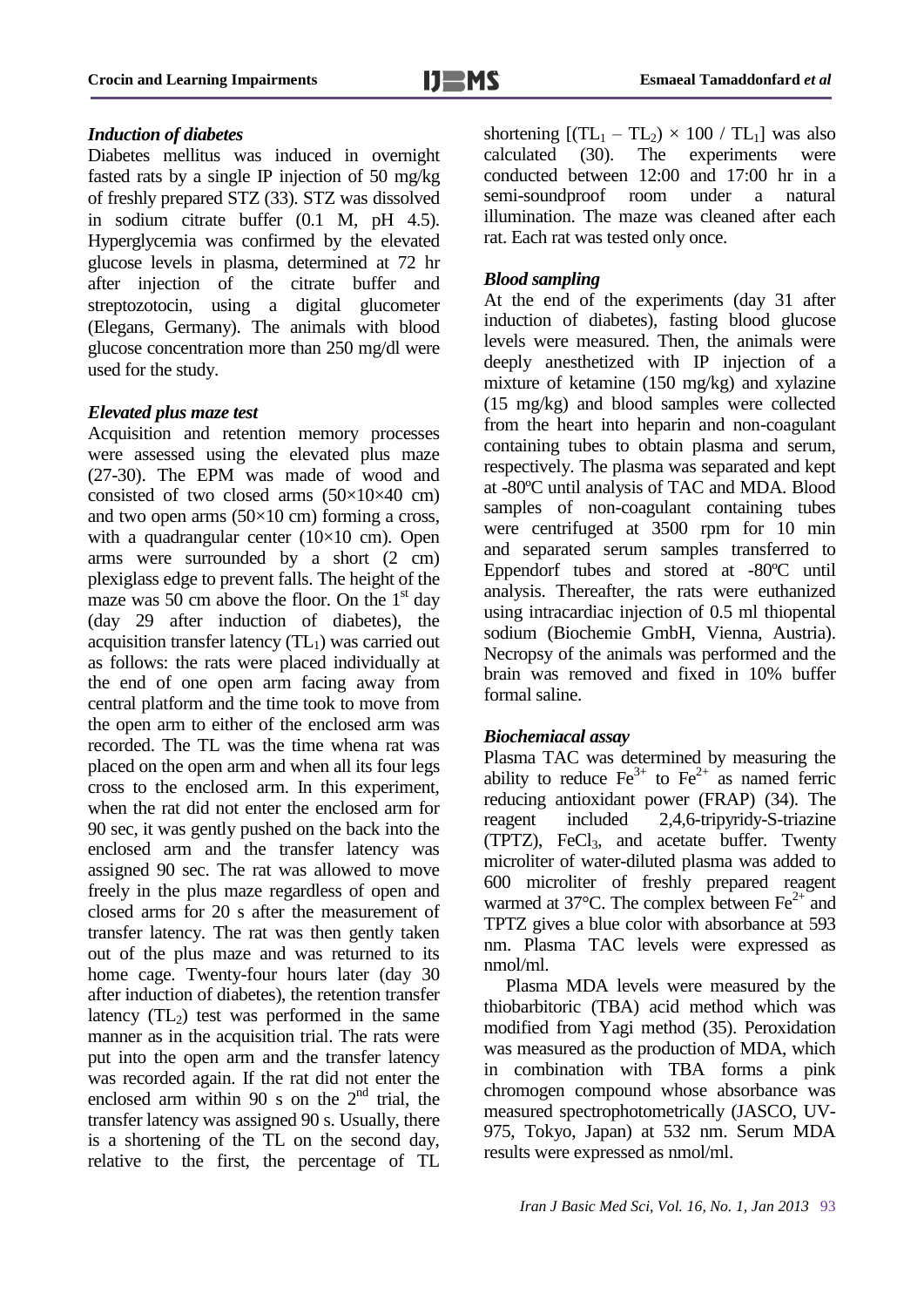Serum insulin concentrations were detected using an ELISA test kit after the serum samples were thawed at room temperature. This assay has a sensitivity margin of 0.5 μIU/ml. Insulin ELISA kit was obtained from DRG instruments Gmbh, Marburg, Germany, Cat no. (EIA 2935).

#### *Histopathology*

The brains were routinely fixed in 10% buffered formal saline and processed for paraffin embedding. Thin sections (4-5 μm) were cut using a microtome and stained with hematoxylin and eosin (H&E) and then examined using a light microscope. According to Paxinos and Watson (36), various regions of the hippocampus were marked and the number of neurons in CA1 region of the hippocampus was counted by special morphometric lens in  $0.25$  mm<sup>2</sup> microscopic field, from 10 different areas of the sections and the mean values were calculated. The final number of hippocampal neurons was expressed as the mean of the number counted in six animals per group. It is well known that various region of hippocampal formation have documented roles in learning and memory functions. The CA1 region of the hippocampus is the most sensitive and the first place influenced by hazardous conditions such as diabetes (37).

#### *Statistical analysis*

The values are expressed as mean±SEM of six animals. Differences between groups were assessed by one-way analysis of variance (ANOVA) followed by Duncan's test. Significance at *P*<0.05 has been given receptive in the figures.

#### **Results**

No significant differences were observed among citrate buffer+normal saline, citrate buffer+crocin (7.5 mg/kg), citrate buffer+crocin (15 mg/kg), and citrate buffer+crocin (30 mg/kg) groups on  $TL_1$  and  $TL_2$  time durations, TLs percentage, glucose, insulin, MDA and TAC levels, and number of hippocampal neurons. The related data have not been shown in the figures.

Figure 1 shows the effect of crocin on  $TL_1$ and  $TL_2$  time duration and percentage of TLs





**Figure 1. Effects of crocin on LT1 (A) and LT2 (B) time durations and LTs percentage changes induced by streptozotocin (STZ) in rats. Data are presented as mean±SEM (n= 6). \****P***<0.05 denotes significant difference** *vs* **citrate buffer + normal saline treated group. †** *P***<0.05 denotes significant difference** *vs* **STZ + normal saline treated group**

changes in streptozotocin-induced diabetic rats. Streptozotocin significantly increased TL<sup>1</sup> and  $TL_2$  time durations and decreased TLs percentage. One-way ANOVA revealed that crocin at a dose of 7.5 mg/kg produced no significant effects, whereas at doses of 15 and 30 mg/kg, crocin significantly decreased  $TL_1$ (F(4,25)= 6.726, *P*<0.05, Figure 1A), TL<sup>2</sup> (F(4,25)= 11.334, *P*<0.05, Figure 1B) time durations and increased TLs percentage (F(4,25)= 4.787, *P*<0.05, Figure 1C) in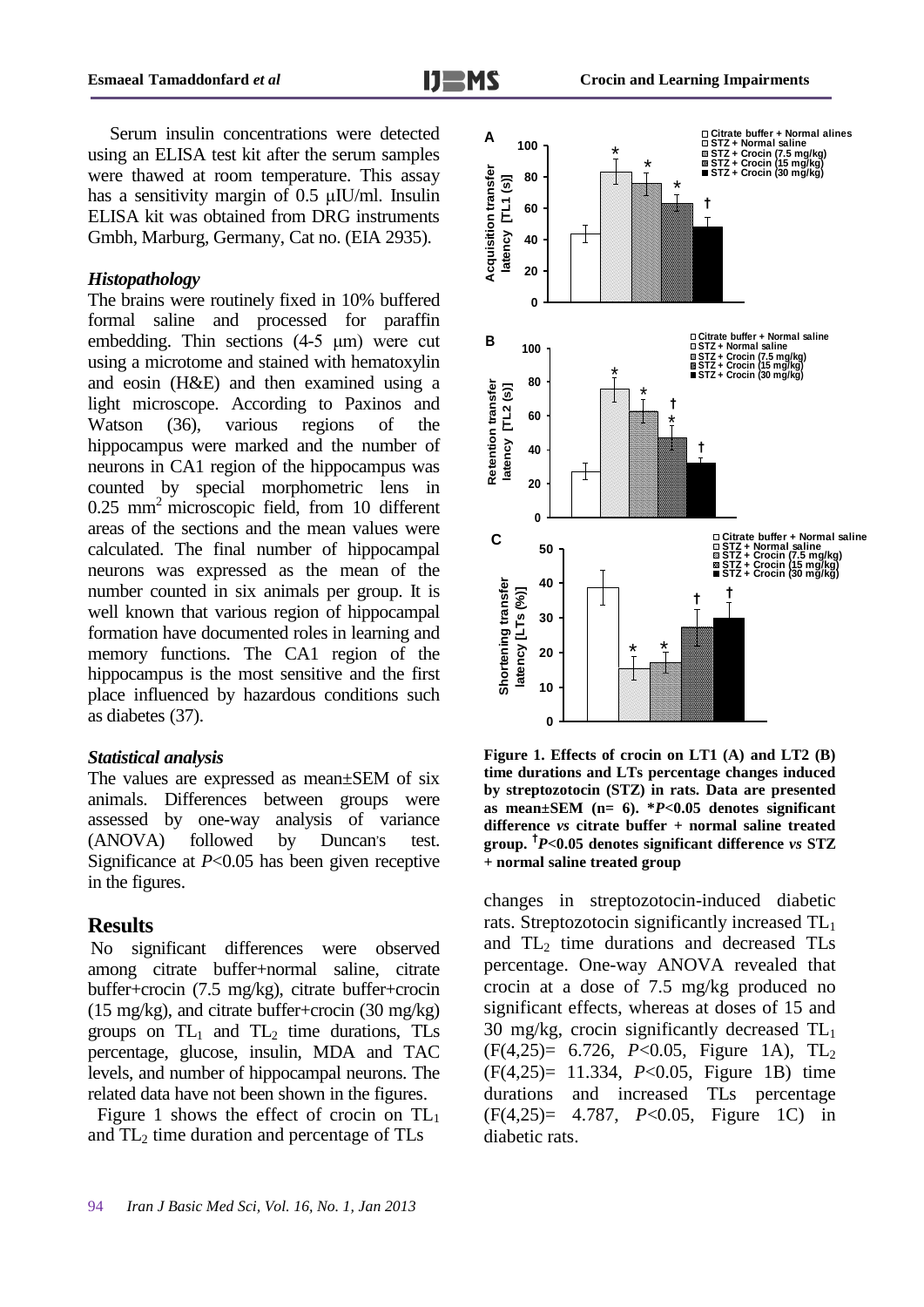

**Figure 2. Effects of crocin on blood glucose (A) and serum insulin (B) level changes induced by streptozotocin (STZ) in rats. Data are presented as mean±SEM (n= 6). \****P***<0.05 denotes significant difference** *vs* **citrate buffer + normal saline treated group. †** *P***<0.05 denotes significant difference** *vs* **STZ + normal saline treated group**



**Figure 3. Effects of crocin on plasma TAC (A) and MDA (B) level changes induced by streptozotocin (STZ) in rats. Data are presented as mean±SEM (n= 6). \****p***<0.05 denotes significant difference** *vs* **citrate buffer+normal saline treated group. †** *P***<0.05 denotes significant difference** *vs* **STZ + normal saline treated group**



**Figure 4. Effects of crocin on the number of hippocampal neurons in STZ-induced diabetic rats. Data are presented as mean±SEM (n= 6). \****P***<0.05 denotes significant difference** *vs* **citrate buffer + normal saline treated group. †** *P***<0.05 denotes significant difference** *vs* **STZ + normal saline treated group**



**Figure 5. Histological analysis of CA1 region neurons of the hippocampus in rats belonging to different experimental groups. A: Citrate buffer + normal saline group, normal density of neurons in the hippocampus. B: STZ-induced diabetes, decreased number of neurons. C: STZ-induced diabetic rats treated with 7.5 mg/kg of crocin, shows no significant change compared to group B. D and E: STZ-induced diabetic rats treated with 15 and 30 mg/kg of crocin, respectively, the number and density of neurons increased (H&E ×400)**

Figure 2 shows the effect of crocin on blood glucose and serum insulin changes induced by STZ in rats. Blood glucose significantly increased and serum insulin significantly decreased following IP injection of STZ. Crocin at a dose of 7.5 mg/kg had no significant effects, whereas 15 and 30 mg/kg of crocin significantly reversed the levels of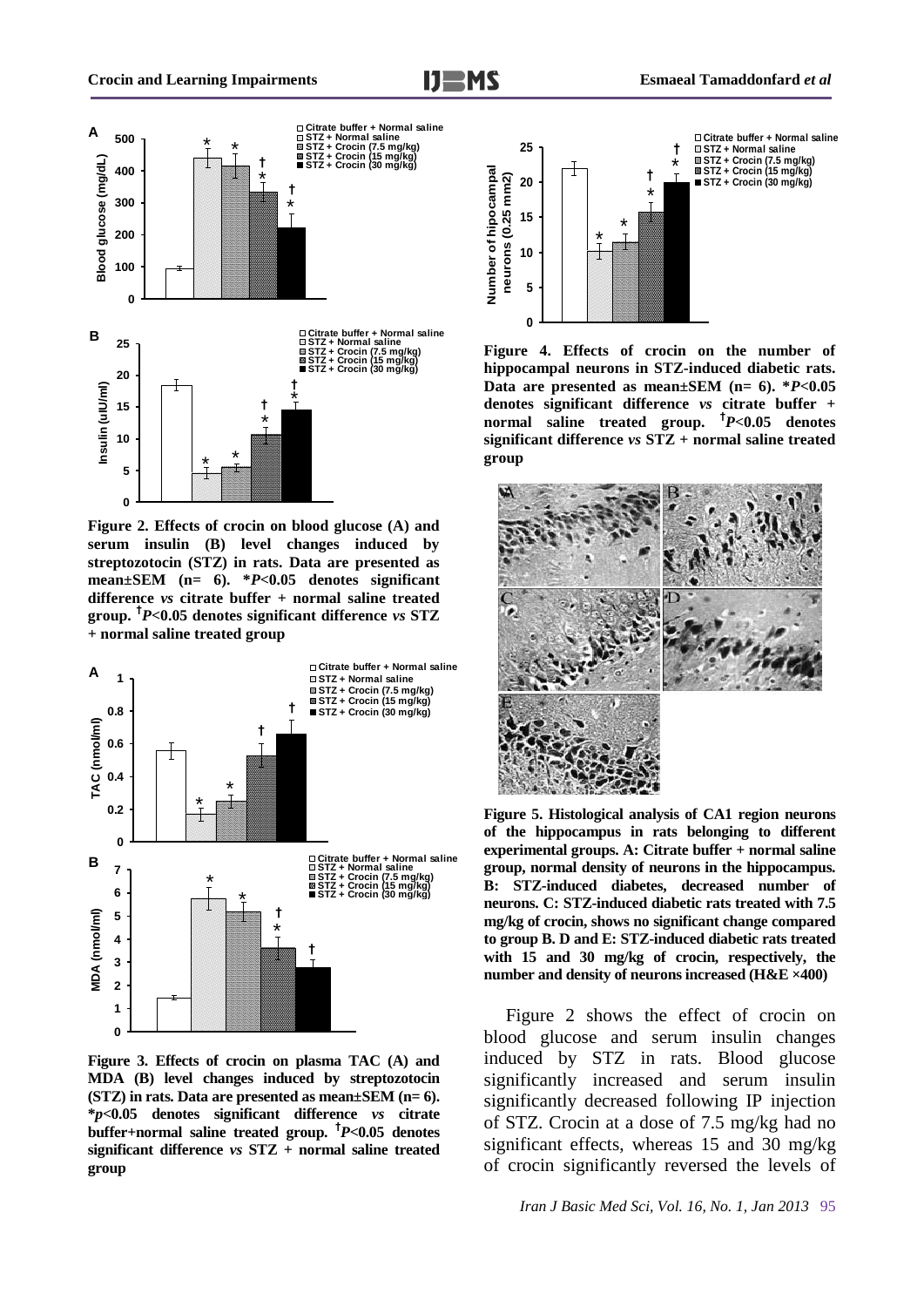blood glucose (F(4,25)= 23.477, *P*<0.05, Figure 3A) and serum insulin  $(F(4,25))$ = 32.813, *P*<0.05, Figure 3B) in diabetic rats.

Figure 3 shows the effect of crocin on plasma TAC and MDA changes in STZ-induced diabetic rats. STZ decreased and increased the levels of plasma TAC and MDA, respectively. Crocin at a dose of 7.5 mg/kg produced no significant effects, whereas at doses of 15 and 30 mg/kg significantly recovered TAC (F(4,25)= 14.583, *P*<0.05, Figure 2A) and MDA (F(4,25)= 18.223, *P*<0.05, Figure 2B) levels in diabetic rats.

Figures 4 and 5 show the effect of crocin on hippocampal neurons number in STZ-induced diabetic rats. As shown in Figures 3 and 4A, the number of neurons in the hippocampus was  $22.5 \pm 1.3$  in citrate buffer + normal saline treated group. STZ reduced the number of hippocampal neurons (Figures 3 and 4B). Crocin at a dose of 7.5 mg/kg did not prevent hippocampal neuron loss (Figures 3 and 4C). Crocin at doses of 15 and 30 mg/kg significantly prevented the decrease of neurons in the hippocampus (F(4,25)= 17.584, *P*<0.05, Figures 3, 4D, and 4E) of diabetic rats.

# **Discussion**

The present results showed that STZ impaired learning and memory by increasing  $TL_1$  and TL<sup>2</sup> time durations and decreasing TLs percentage. Crocin improved STZ-induced learning and memory impairments by reversing  $TL_1$  and  $TL_2$  time durations and  $TLs$ percentage. It has been reported that TL measured on plus maze on the first day  $(TL_1)$ serves as an index of learning and acquisition, whereas TL on the second day  $(TL_2)$  serves as an index of retrieval and memory (38). A shortened TL, or not, during a maze reexposure  $(LT_2)$ , relative to the first exposure  $(LT_1)$  is indicative of good or impaired learning, respectively (39). STZ-induced diabetic rats showed higher  $LT_2$  than  $LT_1$ when examined 10 and 20 days after induction of diabetes (40). Da Cunha *et al* (30) showed that scopolamine and L-NAME produced amnesia by decreasing TLs percentage in EPM. In our study, the  $TL_2$  was not higher than  $TL_1$  in diabetic rats, but TLs percentage significantly decreased when compared with normal saline-treated group. Only in one study, STZ-induced diabetic rats showed cognitive deficits assessed using EPM test after eight weeks of induction of diabetes (41). Taken together, STZ produced memory and learning impairments using other learning and memory behavioral tasks in rats  $(5, 14, 42)$ . There is no report describing the effects of crocin on learning and memory impairments in diabetic rats using EPM. Crocin prevented the inhibitory effect of ethanol on long-term potentiation (learning and memory physiologic phenomena) in the dentate gyrus and in the hippocampus of rats (43). In addition, memory and learning deficits induced by chronic stress and chronic cerebral hypoperfusion improved with long-term application of saffron and its active constituent, crocin in rats (10, 26).

The results of the present study showed that STZ produced hyperglycemia and hypoinsulinemia. Crocin reversed STZ-induced changes in glucose and insulin levels. STZ is synthesized by Streptomycetes achromogenes and is used to induce diabetes in laboratory animals such as rats and mice (33). STZ enters B cells *via* a glucose transporter (GLUT2) using a variety of intracellular toxic mechanisms such as production of oxygen free radicals that causes degeneration of pancreatic B cells leading to hypoinsulinemia and subsequent hyperglycemia (33). The presence of insulin and insulin receptors in the hippocampus and cerebral cortex suggest a functional involvement in brain cognition phenomena such as learning and memory (11). Insulin deficiency is the initiating event that induces decreases in insulin signaling cascade in the brain and contributes to diabetesinduced cognitive deficits (44). Systemic treatment with insulin improved memory impairment in diabetic rats induced by streptozotocin (44, 45). Hyperglycemia plays a major role in diabetes-induced neuronal degeneration through increasing reactive oxygen species production and oxidative stress (3). Constant hyperglycemia (eight weeks) impaired learning and memory functions assessed by EPM in STZ-induced diabetic rats (41). The present study is the first report describing the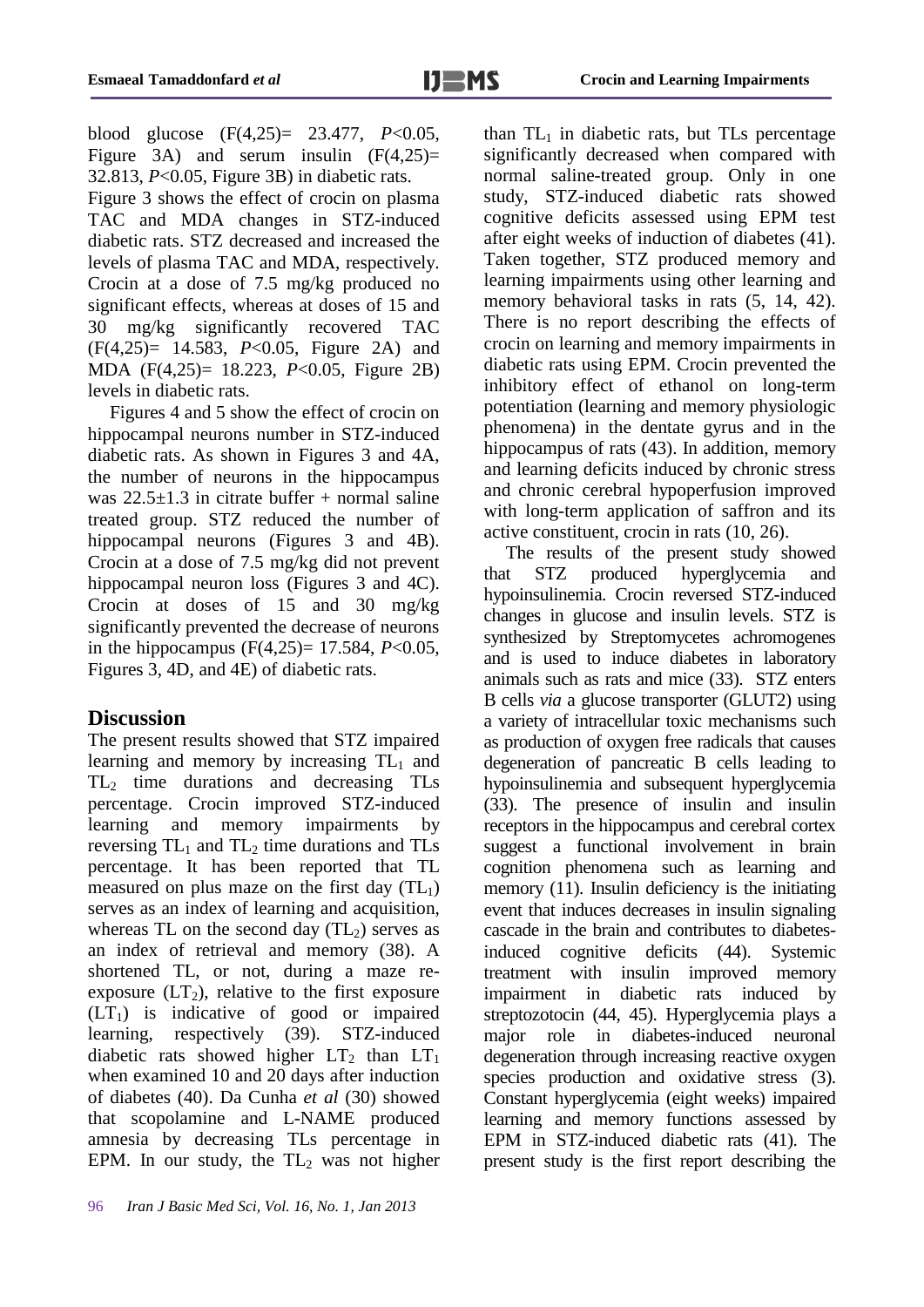protective effect of crocin on pancreas and inhibitory effect on subsequent events (hyperinsulinemia and hyperglycemia) in STZinduced diabetic rats. Saffron, crocin, and safranal showed antihyperglycemic and antihypoinsulinemic effects in alloxan-induced diabetic rats (46). In addition, long-term IP injection of hydromethanolic extract of saffron produced hypoglycemia and hyperinsulinemia in healthy male rats (47). Saffron and crocin decreased neurotoxicity induced by high glucose in PC12 cells using as a suitable model of diabetic neuropathy (48).

The results of the present study showed that TAC decreased, but MDA increased in diabetic rats. Crocin reversed TCA and MDA changes induced by STZ. Oxidative stress, an imbalance between the generation of reactive oxygen species and antioxidant defense capacity of the body, is closely associated with diabetes and diabetic complications such as learning and memory deficits (49). Plasma TAC represents a suitable biochemical parameter for evaluating the overall antioxidant status resulting from antioxidant intake or production and their consumption by the increasing level of oxidative stress (50). Plasma MDA is a reliable and commonly used biomarker for assessing lipid peroxidation. Lipid peroxidation is a wellestablished mechanism of cellular injury and is frequently used as an indicator for oxidative stress in cells and tissues (51). It is well known that in STZ-induced diabetic rats, TCA, MDA, and antioxidative enzymes such as catalase were changed not only in plasma but also in other organs including kidney, liver, heart, and brain (49). In the STZ-induced diabetic rats, lipid peroxidation increased in the cerebral cortex, cerebellum, braistem, and learning and memory impaired in EPM (41). In the present study, plasma TAC and MDA instead of the hippocampus were measured, because other investigators have been measured oxidant/antioxidant activities in the brain areas including hippocampus in diabetic rats (49, 52). Crocin has a potent antioxidant property (53). The oxidative stress produced by chronic stress and chronic cerebral hypoperfusion in the hippocampus was reversed with IP injection of saffron and crocin (10, 26). Safranal, a

constituent of saffron, attenuated cerebral ischemia-induced oxidative damage in rat hippocampus  $(54)$ .

In this study, STZ reduced the hippocampal neurons and crocin prevented STZ-induced neuron loss. The hippocampus is sensitive to diabetes and shows neuronal death (3). Zhang *et al* (11) reported neuronal proliferation and survival reduction in the hippocampus of streptozotocin-induced diabetic rats. STZ-induced diabetes produced a dramatic decrease in cell proliferation in the rat dentate gyrus as compared with controls  $(15)$ . Insulin deficiency occurred in diabetes may have an important role in hippocampal neuron loss (55). Insulinomimetic C-peptide prevented hippocampal neuron loss in STZ-induced diabetic rats (56). Hyperglycemia plays a major role in diabetes-induced neuronal degeneration through increase in reactive oxygen species production and oxidative stress (3). STZ-induced diabetic hyperglycemia produced neuron death in various brain structures including cingulate cortex, thalamus nuclei, and hippocampus (56). Saffron and its constituent crocin have potent neuroprotective effects. Crocin and crocetin blocked the effect of lipopolysaccaride (LPS) on hippocampal cell death by reducing the production of intracellular reactive oxygen species (57). In addition, crocin enhanced nerve regeneration in sciatic nerve crush injury by its antioxidant activity (23).

### **Conclusion**

The results of the present study showed that streptozotocin impaired learning and memory functions in EPM through production of hypoinsulinemia, hyperglycemia, oxidative stress, and reduction of hippocampal neurons. Crocin improved STZ-induced learning and memory impairments by antihypoinsulinemic, antihyperglycemic, antioxidant, and neuroprotective effects.

# **Acknowledgment**

This work was financially supported by the Faculty of Veterinary Medicine of Urmia University, Urmia, Iran.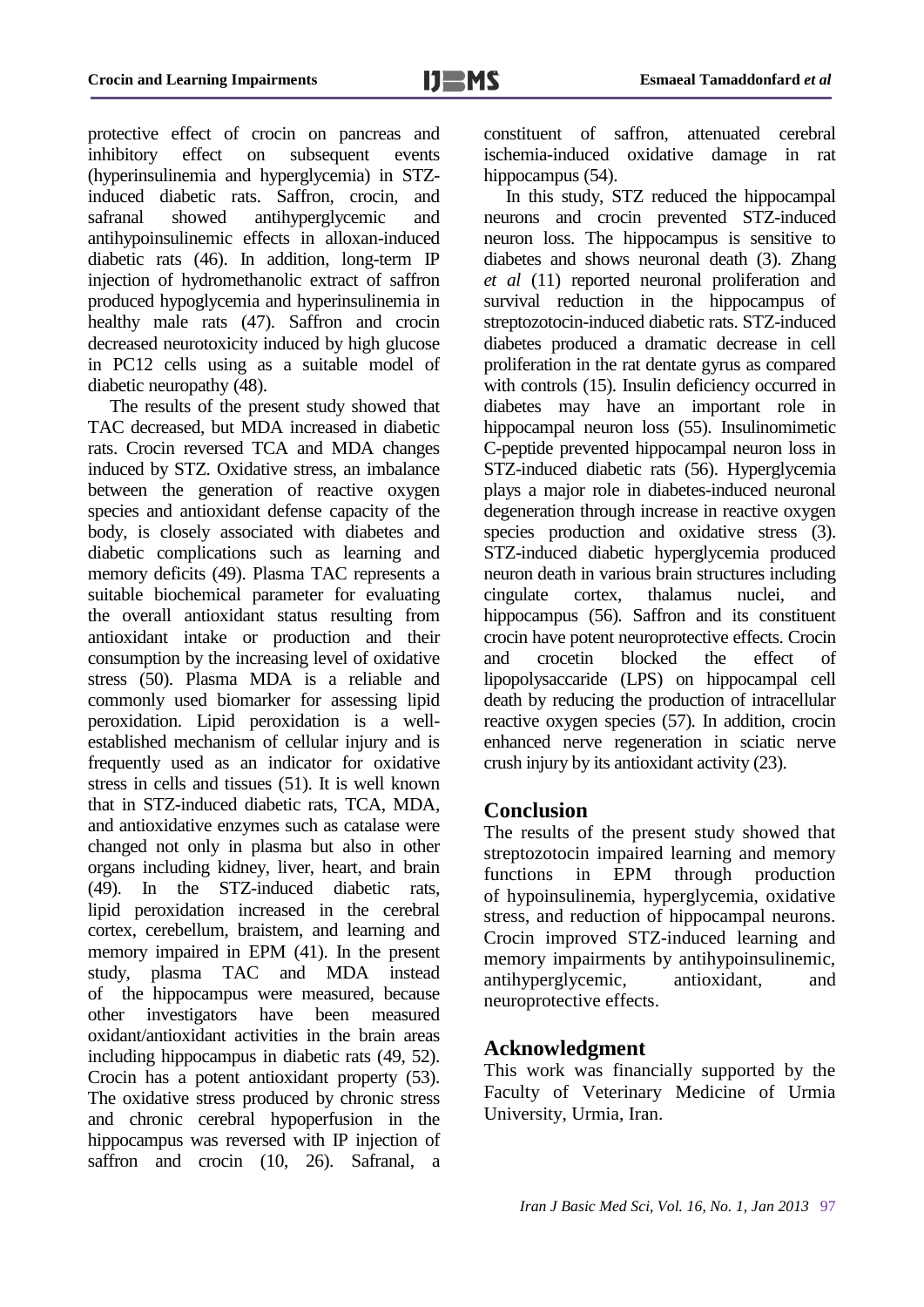# **References**

1. Giugliano D, Ceriello A, Esposito K. Glucose metabolism and hyperglycemia. Am J Clin Nutr 2008; 87:217-222.

2. Babaei\_Balderlou F, Zare S, Heidari R, Farrokhi F. Effects of melatonin and vitamin E on peripheral neuropathic pain in streptozotocin-induced diabetic rats. Iran J Basic Med Sci 2010; 13:1-8.

3. Li ZG, Sima AAF. C-peptide and central nervous system complications in diabetes. Exp Diabetes Res 2004; 5:79-90.

4. Zsombok A, Smith BN. Plasticity of central autonomic neural circuits in diabetes. Biochim Biophys Acta 2009; 1792:423-431.

5. Zare K, Tabatabaei SRF, Shahriari A, Jafari RA. The effect of butter oil on avoidance memory in normal and diabetic rats. Iran J Basic Med Sci 2012; 15:983-989.

6. Lathe R. Hormones and the hippocampus. J Endocrinol 2001; 169:205–231.

7. Hakimzadeh E, Oryan S, Hajizadeh Moghadam A, Shamsizadeh A, Roohbakhsh A. Endocannabinoid system on TRPV1 receptors in the dorsal hippocampus of the rats modulate anxiety-like behaviors. Iran J Basic Med Sci 2012; 15:795-802.

8. Tamaddonfard E, Erfanparast A, Farshid AA, Khalilzadeh E. Interaction between histamine and morphine at the level of the hippocampus in the formalin-induced orofacial pain in rats. Pharmacol Rep 2011; 63:423-432.

9. Azimi L, Pourmotabbed A, Ghadami MR, Nedaei SE, Pourmotabbed T. Effects of peripheral and intrahippocampal administration of sodium salicylate on spatial learning and memory in rats. Iran J Basic Med Sci 2012; 15:709-718.

10. Ghadrdoost B, Vafaei AA, Rashidy-Pour A, Hajisoltani R, Bandegi AR, Motamedi F, *et al*. Protective effect of saffron extract and its active constituent crocin against oxidative stress and spatial learning and memory in rats. Eur J Pharmacol 2011; 667:222-229.

11. Zhao WQ, Chen H, Quon MJ, Alkon DL. Insulin and the insulin receptor in experimental models of learning and memory. Eur J Pharmacol 2004; 490:71-81.

12. Zhang WJ, Tan YF, Yue JT, Vranic M, Wojtawicz JM. Impairment of hippocampal neurogenesis in streptozotocin-treated diabetic rats. Acta Neurol Scand 2008; 117: 205-210.

13. Salehi I, Farajnia S, Mohammadi M, Sabouri Gannad M. The pattern of brain-derived neurotrophic factor gene expression in the hippocampus of diabetic rats. Iran J Basic Med Sci 2010; 13:146-153.

14. Liu YW, Zhu Y, Li W, Lu Q, Wang JY, Wei YQ, *et al*. Ginsenoside Re attenuates diabetesassociated cognitive deficits in rats. Pharmacol Biochem Behav 2012; 101:93-98.

15. Jackson-Guilford J, Leander JD, Nisenbaum LK. The effect of streptozotocin-induced diabetes on cell proliferation in the rat dentate gyrus. Neurosci Lett 2000; 293:91-94.

16. Aung HH, Wang CZ, Ni M, Fishbein A, Mehendale SR, Xie JT, *et al*. Crocin from *Crocus sativus* possesses significant anti-prolifration effects on human colorectal cancer cells. Exp Oncol 2007; 29:175-180.

17. Lee IA, Lee JH, Baek NI, Kim DH. Antihyperlipidemic effect of crocin isolated from the fructus of *Gardenia jasminoides* and its metabolite crocetin. Biol Pharm Bull 2005; 28:2106-2110.

18. Xu GL, Li G, Ma HP, Zhong H, Liu F, Ao GZ. Preventive effect of crocin in inflamed animals and in LPS-challenged RAW 264.7 cells. Agric Food Chem 2009; 57:8325-8330.

19. Tamaddonfard E, Hamzeh-Gooshchi N. Effect of crocin on the morphine-induced antinociception in the formalin test in rats. Phytother Res 2010; 24:410- 413.

20. Tamaddonfard E, Hamzeh-Gooshchi N. Effects of intraperitoneal and intracerebroventricular injection of crocin on acute corneal pain in rats. Phytother Res 2010; 24:1463-1467.

21. Tamaddonfard E, Farshid AA, Hosseini L. Crocin alleviates the local paw edema induced by histamine in rats. Avicenna J Phytomed 2012; 2:97- 104.

22. Tamaddonfard E, Gooshchi HN, Seiednejhad-Yamchi S. Central effect of crocin on penicillininduced epileptiform activity in rats. Pharmacol Rep 2012; 64:94-101.

23. Tamaddonfard E, Farshid AA, Ahmadian E, Hamidhoseyni A. Crocin enhanced functional recovery after sciatic nerve crush injury in rats. Iran J Basic Med Sci 2012; Accepted for Publication.

24. Razavi M, Hosseinzadeh H, Abnous K, Sadat Motamedahariaty V, Imenshahidi M. Crocin restores hypotensive effect of subchronic administration of diazinon in rats. Iran J Basic Med Sci 2012; 15:(In Press).

25. Zarei Jaliani H, Riazi GH, Ghaffari SM, Kariman O, Rahmani A. The effect of the *Crocus sativus* L. carotenoid, crocin, on the polymerization of microtubules, *in vitro*. Iran J Basic Med Sci 2012; 15:( In Press).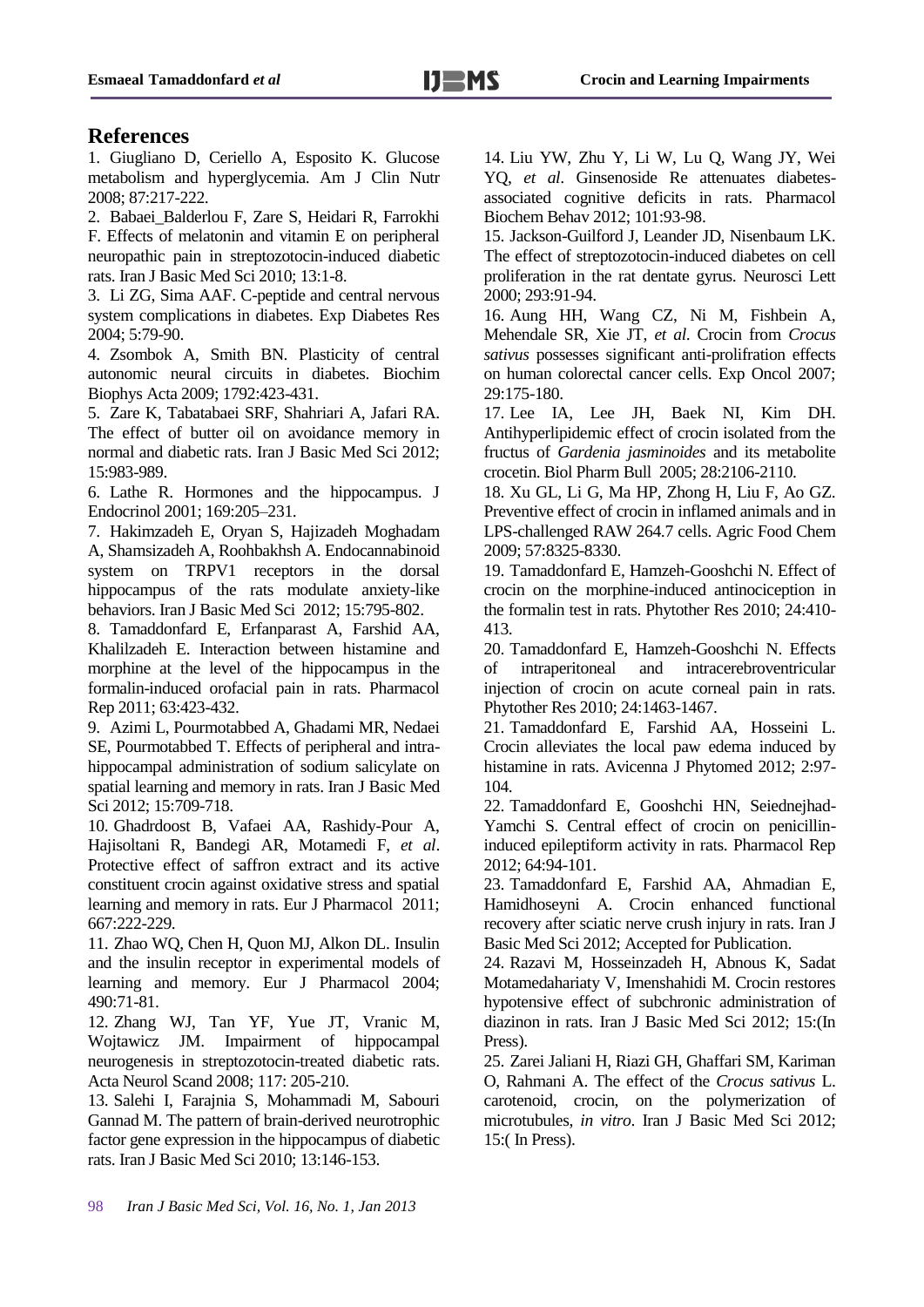26. Hosseinzadeh H, Sadeghian HR, Ghanei FA, Motamedshariaty VS, Mohajeri SA. Effects of saffron (*Crocus sativus* L.) and its active constituent, crocin, on recognition and spatial memory after chronic cerebral hypoperfusion in rats. Phytother Res 2012; 26:381-386.

27. Gupta R, Gupta LK, Mediratta PK, Bhattacharya SK. Effect of resveratrol on scopolamine-induced cognitive impairments in mice. Pharmacol Rep 2012; 64:438-444.

28. Kruk M, Tendera K, Bioela G. Memory-related effect of cholinergic receptor ligands in mice as measured by elevated plus maze test. Pharmacol Rep 2011; 63:1372-1382.

29. Vijayalakshmi, Adiga S, Bhat P, Chaturvedi A, Bairy KL, Kamath S. Evaluation of the effect of *Ferula asafetida* Linn. gum extract on learning and memory in Wistar rats. Indian J Pharmacol 2012; 44:82-87.

30. Da Cunha IC, Jose IF, Orlandi Pereira O, Pimenta JA, Oliveira de Suza, Reiser R, *et al*. The role of nitric oxide in the emotional learning of rats in the plus maze. Physiol Behav 2005; 84:351-358.

31. Goyal SN, Arora S, Sharma AK, Joshi S, Ray R, Bhatia J, *et al*. Preventive effect of crocin of *Crocus sativus* on hemodynamic, biochemical, histopathological and ultrastructural alternations in isoproterenol-induced cardiotoxicity in rats. Phytomedicine 2010; 17:227-232.

32. Hariri AT, Moallem SA, Mahmodi M, Hosseinzadeh H. The effect of crocin and safranal, constituents of saffron against sub acute effect of diazinon on hematological and genotoxicity indices in rats. Phytomedicine 2011; 18:499-504.

33. Szkudelski T. The mechanisms of alloxan and streptozotocin action in B cells of the rat pancreas. Physiol Res 2001; 50:536-546.

34. Benzie IFF, Strain JJ. The ferric reducing ability of plasma (FRAP) as a measure of antioxidant power: the FRAP assay. Anal Biochem 1996; 239:70-76.

35. Yagi K. Assay for blood plasma or serum. Methods Enzymol 1984; 105:328-331.

36. Paxinos G, Watson C. The rat brain in stereotaxic coordinates. Compact 3rd edn. San Diego, USA: Academic Press; 1997.

37. Mueller SG, Stables L, Du AT, Schuff N, Truran D, Cashdollar N, *et al*. Measurement of hippocampal subfields and age-related changes with high resolution MRI at 4 T. Neurobiol Aging 2007; 28:719-726.

38. Singh N, Parle M. Sildenafil improves acquisition and retention of memory in mice. Indian J Physiol Pharmacol 2003; 47:318-324.

39. Itoh J, Nabeshima T, Kameyama T. Utility of an elevated plus-maze for the evaluation of memory in mice: effects of nootropics, scopolamine and electroconvulsive shock. Psychopharmacology 1990; 101:27-33.

40. Rajashree R, Kholkute S, Goudar SS. Effects of duration of diabetes on behavioral and cognitive parameters in streptozotocin-induced juvenile diabetic rats. Malaysian J Med Sci 2011; 18:26-31.

41. [Kamboj SS,](http://www.ncbi.nlm.nih.gov/pubmed?term=Kamboj%20SS%5BAuthor%5D&cauthor=true&cauthor_uid=18802743) [Chopra K,](http://www.ncbi.nlm.nih.gov/pubmed?term=Chopra%20K%5BAuthor%5D&cauthor=true&cauthor_uid=18802743) [Sandhir R.](http://www.ncbi.nlm.nih.gov/pubmed?term=Sandhir%20R%5BAuthor%5D&cauthor=true&cauthor_uid=18802743) Neuroprotective effect of N-acetylcysteine in the development of diabetic encephalopathy in streptozotocin-induced diabetes. [Metab Brain Dis](http://www.ncbi.nlm.nih.gov/pubmed/18802743##) 2008; 23:427-443.

42. Zhao CH, Liu HQ, Cao R, Ji AL, Zhang L, Wang F, *et al*. Effects of dietary fish oil on learning function and apoptosis of hippocampal pyramidal neurons in streptozotocin-diabetic rats. Brain Res 2012; 1457:33-43.

43. Abe K, Saito H. Effects of saffron extract and its constituent crocin on learning behavior and long-term potentiation. Phytother Res 2000; 14:149-152.

44. Jolivalt CG, Lee CA, Beiswenger KK, Smith JL, Orlov M, Torrance MA, *et al*. Defective insulin signaling pathway and increased glycogen synthase kinase-3 activity in the brain of diabetic rats: parallel with alzheimer's disease and correction by insulin. J Neurosci Res 2008; 86:3265-3274.

45. Biessels GJ, Kamal A, Urban IJ, Spruijt BM, Erkelens DW, Gispen WH. Water maze learning and hippocampal synaptic plasticity in streptozotocindiabetic rats: effects of insulin treatment. Brain Res 1998; 800:125-135.

46. Kianbakht S, Hajiaghaee R. Anti-hyperglycemic effects of saffron and its active constituents, crocin and safranal, in alloxan-induced diabetic rats. J Med Plant 2011; 10:82-89.

47. Arasteh A, Aliyev A, Khamnei S, Delazar A, Mesgari M, Mehmamnavaz Y. Effects of hydromethanolic extract of saffron (*Crocus sativus*) on serum glucose, insulin and cholesterol levels in healthy male rats. J Med Plant Res 2010; 4:397-402.

48. Mousavi SH, Tayarani NZ, Parsaee H. Protective effect of saffron extract and crocin on reactive oxygen species-mediated high glucose-induced toxicity in PC12 cells. Cell Mol Neurobiol 2010; 30:185-191.

49. Maritim AC, Sanders RA, Watkins III JB. Diabetes, oxidative stress, and antioxidants: a review. J Biochem Mol Toxicol 2003; 17:27-38.

50. Kusan C, Ferrari B. Total antioxidant capacity: a biomarker in biomedical and nutritional studies. J Cell Mol Biol 2008; 7:1-15.